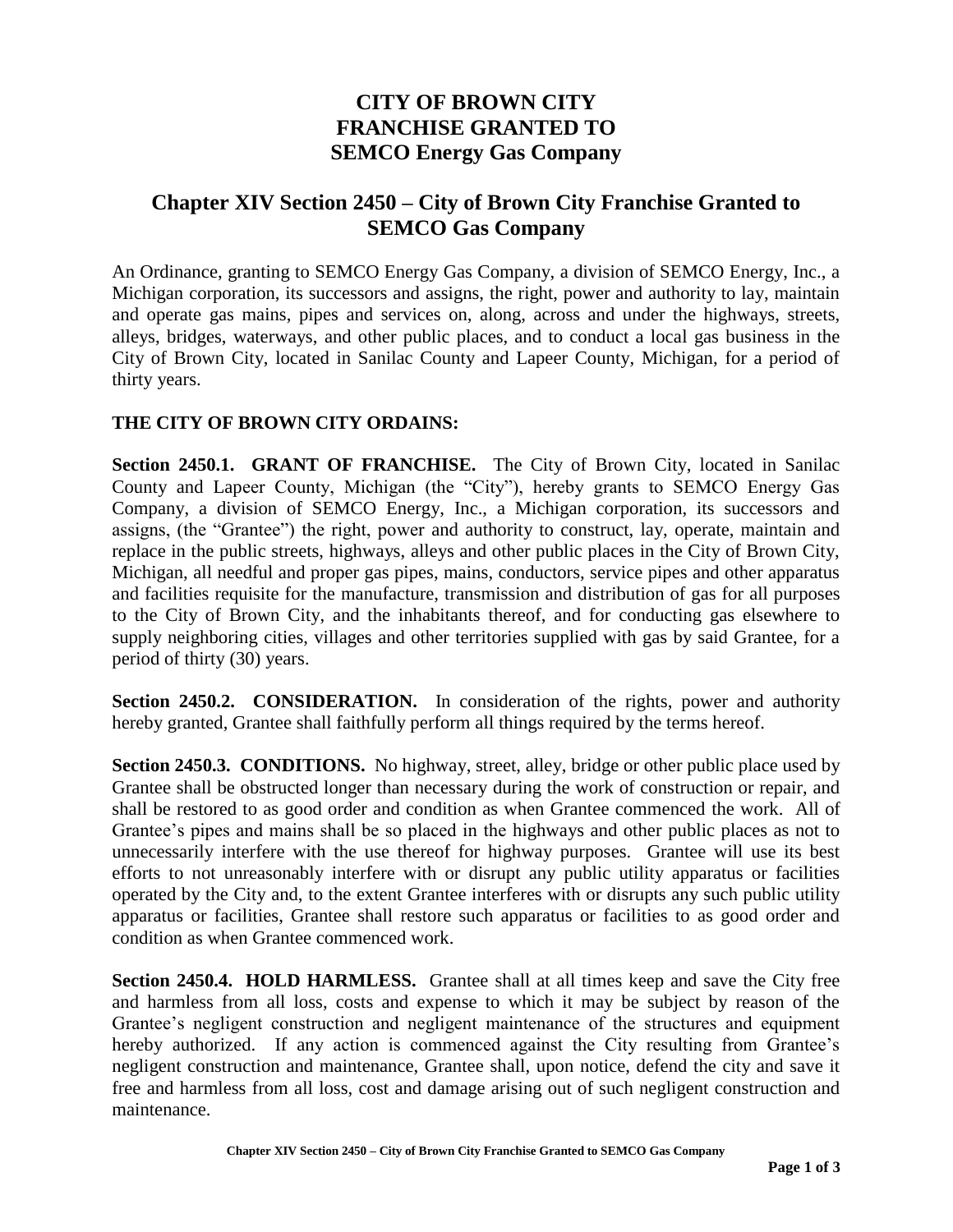**Section 2450.5. FRANCHISE NOT EXCLUSIVE.** The rights, power and authority herein granted, are not exclusive. Either manufactured or natural gas may be furnished hereunder.

**Section 2450.6. RATES.** Grantee shall charge for gas furnished the rates, charges and special taxes as approved from time to time by the Michigan Public Service Commission, or its successors having authority and jurisdiction to fix and regulate gas rates and charges, or as otherwise permitted or required by applicable law or tariff, for the term of this franchise. Such rates shall be subject to Commission review and change at any time upon petition therefore being made by either said City, acting by its City Council, or by said Grantee.

**Section 2450.7. REVOCATION.** The franchise granted by this ordinance is subject to revocation upon sixty (60) days written notice by the party desiring such revocation.

**Section 2450.8. MICHIGAN PUBLIC SERVICE COMMISSION JURISDICTION.**  Grantee shall, as to all other conditions and elements of service not herein fixed, be and remain subject to the reasonable rules and regulation of the Michigan Public Service Commission or its successors, applicable to gas service in said City and shall provide service in accordance with the terms and conditions set forth in its applicable tariff as approved from time to time by the Michigan Public Service Commission or its successors.

Section 2450.9. SUCCESSORS AND ASSIGNS. The words "SEMCO Energy Gas Company" and "SEMCO Energy, Inc.," wherever used herein, are intended and shall be held and construed to mean and include SEMCO Energy Gas Company and its parent, subsidiaries, successors, affiliates, and assigns, whether sp expressed or not. The word "Grantee," wherever used herein, is intended and shall be held and construed to mean and include SEMCO Energy Gas Company, SEMCO energy, Inc., and the successors and assigns of each, whether so expressed or not. Grantee may assign the rights and obligations under this agreement as long as the Grantee provides prior written notice to the City of any such assignment.

**Section 2450.10. FORCE MAJEURE.** The Grantee shall not be liable for failure to furnish service as herein provided, or for any breach of the Grantee's obligations hereunder, if such failure or breach is caused by acts of God, labor troubles, riot, or any other causes or contingencies not reasonably within the control of the Grantee.

**Section 2450.11. EFFECTIVE DATE.** Upon adoption, the City Clerk shall deliver to Grantee a certified copy of this ordinance. Additionally, the City shall publish this ordinance within thirty (30) days of its adoption and this ordinance shall take effect upon the day after the date of publication thereof, continuing for a term of thirty (30) years from that date; provided, however, it shall cease and be of no effect after sixty (60) days from its adoption unless within said period the Grantee shall accept the same in writing filed with the City Clerk. Upon acceptance and publication hereof, the ordinance shall constitute a contract between said City and said Grantee.

### INTRODUCTION:

This Ordinance was introduced by Councilmember Stacy Biel on January 24, 2022, during a Regular Meeting of the Brown City Council. The Public Hearing thereon to be held at 7:05 PM on February 28, 2022.

### MOTION AND VOTE:

Motion by Councilmember Christine Lee, second by Councilmember Patricia Jacobson, to adopt Ordinance 2450 to allow SEMCO Energy, Incorporated, "the right, power and authority to lay, maintain and operate gas mains, pipes and services on, along, across and under highways, streets, alleys, bridges, waterways, and other public places, and